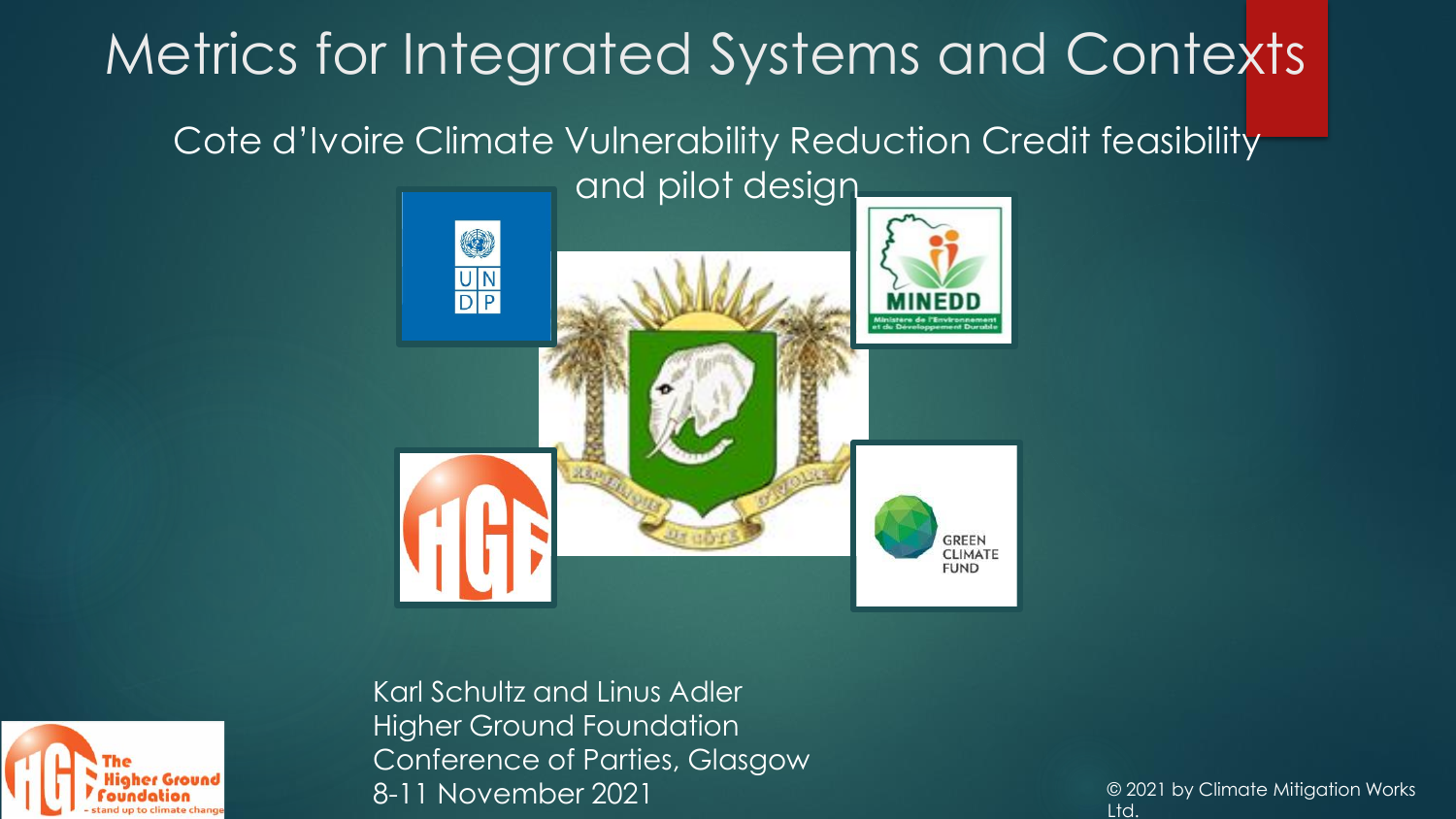## **Overview**

- Challenge
- Adaptation Under the Paris Agreement
- Implementing Paris Goals: National Mechanisms
- VRCs: Metrics for Integrated Systems and Contexts in Côte d'Ivoire
	- Pilot Project
	- National Adaptation Project Management System
	- VRC Adaptation Fund
- Going Forward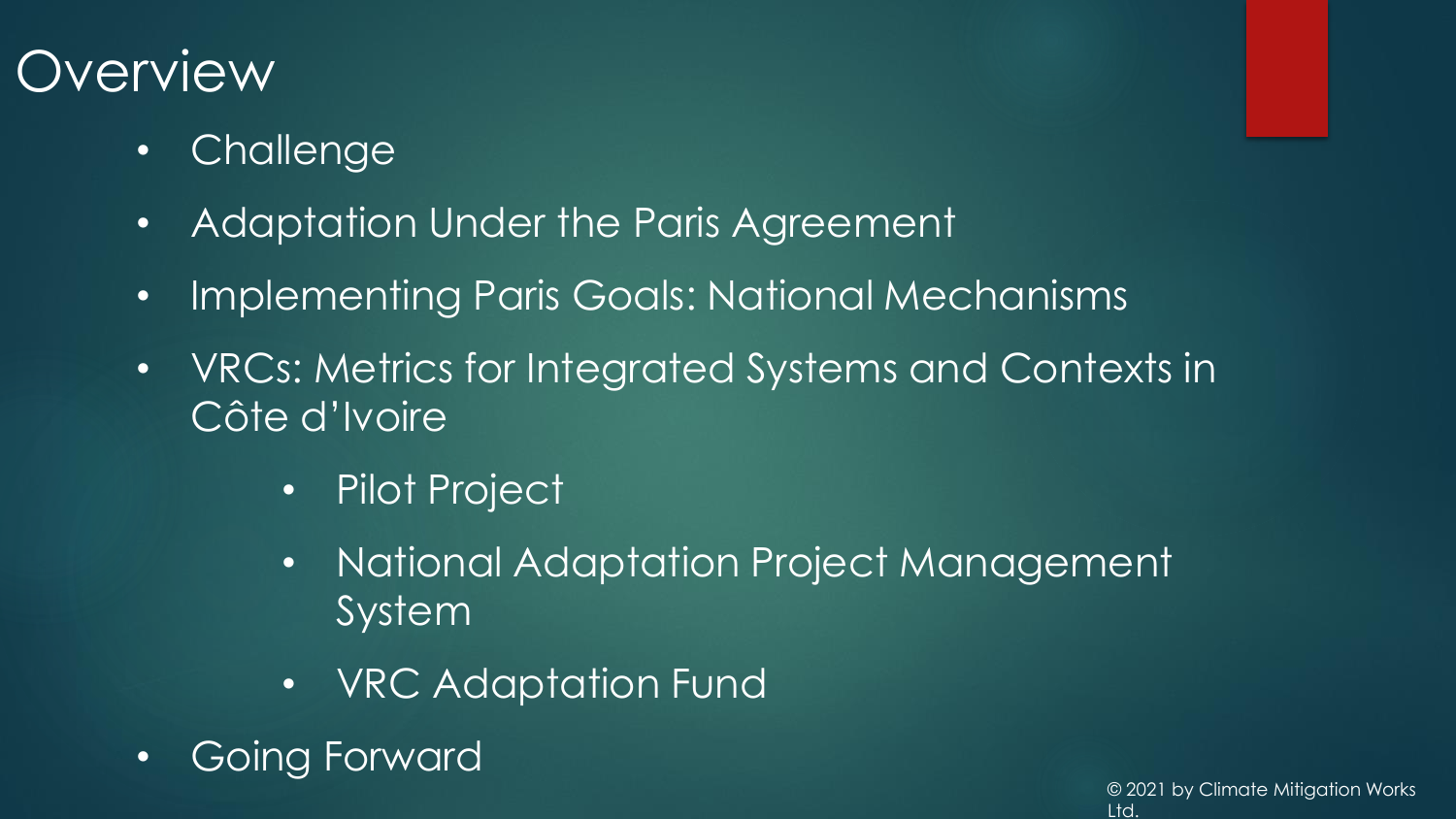## The Challenge: Translating between Adaptation **Contexts**

Disconnect between adaptation contexts in terms of what is measured and how this inter-translates:



- Partnership between Higher Ground Foundation, United Nations Development Programme (UNDP), Green Climate Fund (GCF), and the Ministry of the Environment and Sustainable Development of Cote d'Ivoire (MINEDD)
- Seek to use single adaptation metric (Vulnerability Reduction Credit: VRC) to bridge the gaps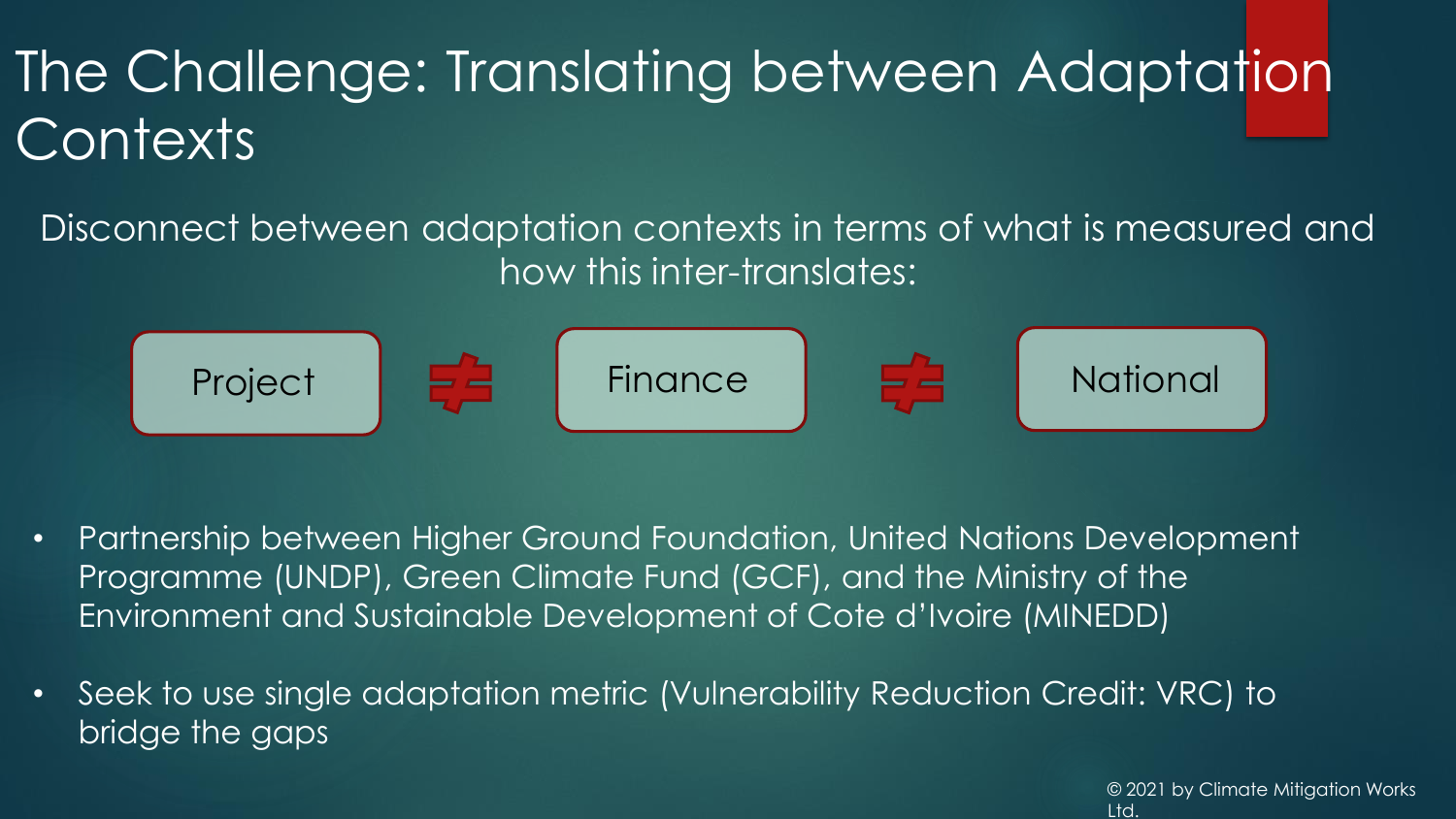## Adaptation Under the Paris Agreement

 Widespread calls for metrics to address Paris Agreement's Global Goal on Adaptation and for the 2023 Global Stocktake

However, tracking progress in adaptation through simple and comparable set of metrics has proven difficult

 While the Agreement recognizes importance of monitoring, evaluation and education in adaptation, it does not propose or demand any specific adaptation metrics or request their development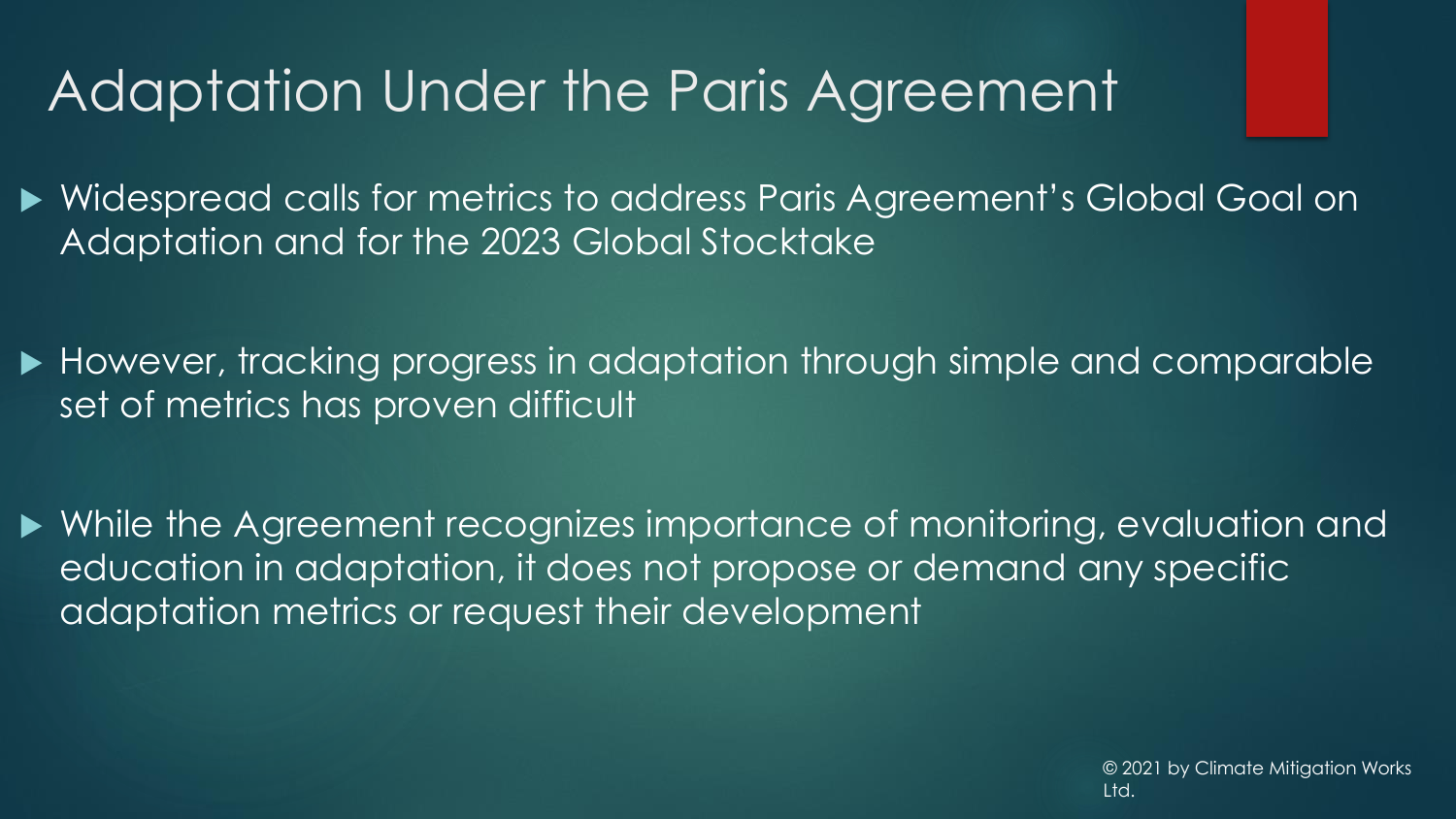## Challenges to Implementing Adaptation Under the Paris Agreement

- ▶ Despite ambitious targets, the adaptation finance gap between what is needed and actual funding is large and growing
- $\blacktriangleright$  In part, this is because funders have difficulty determining which projects will actually deliver
- $\blacktriangleright$  Thus, further clarity is needed from countries and project proponents on:
	- ▶ How goals are defined
	- ▶ How outcomes are measured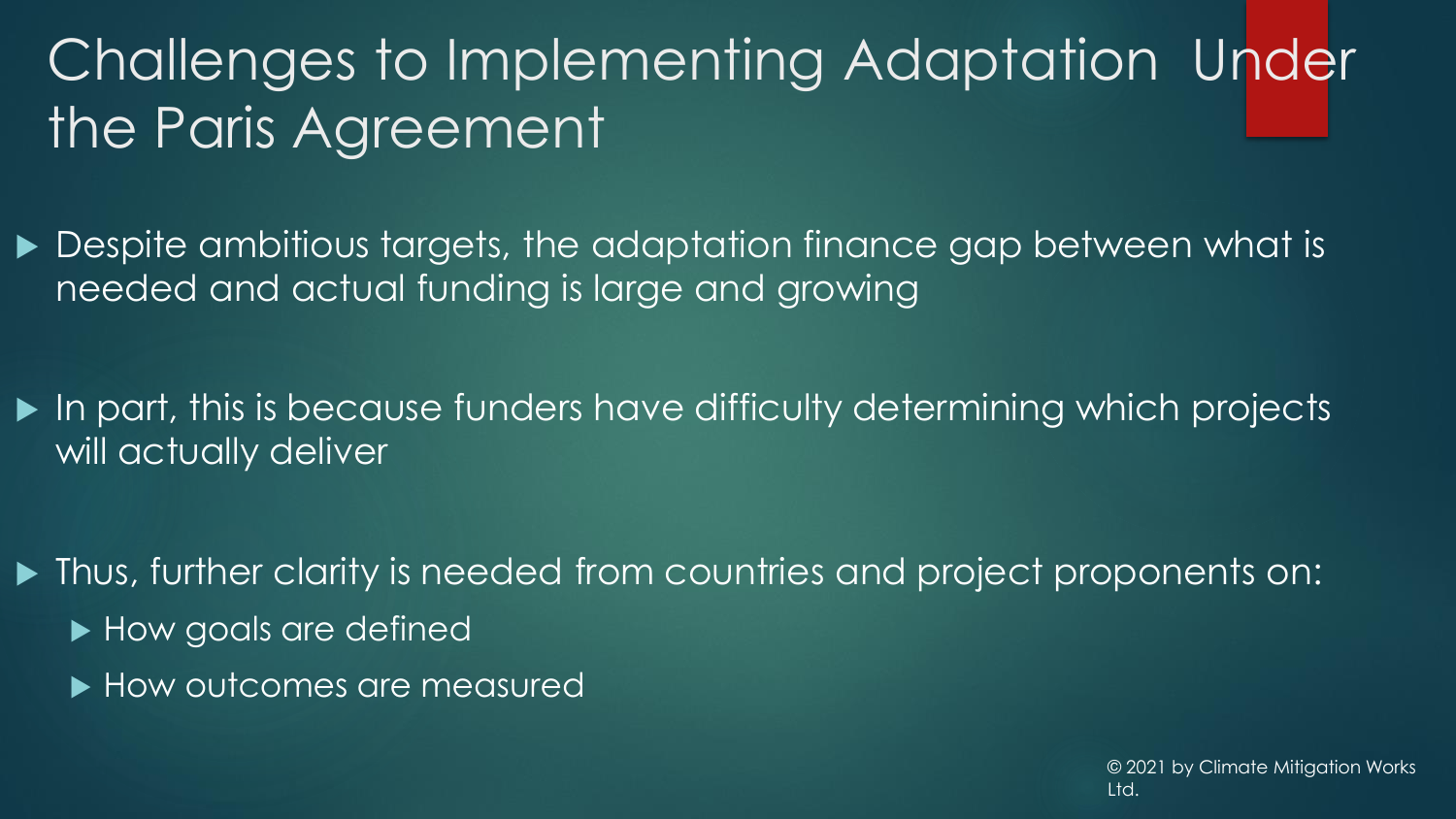## National Adaptation

**Inder the Paris Agreement Framework, adaptation is** primarily planned and organized at the national level.

 Mechanisms for identifying funding need include National Adaptation Plan (NAP) and Nationally Determined Contribution (NDC) reporting

▶ However, these mechanisms lack requirements for and guidelines on metric application, complicating linking of project and national contexts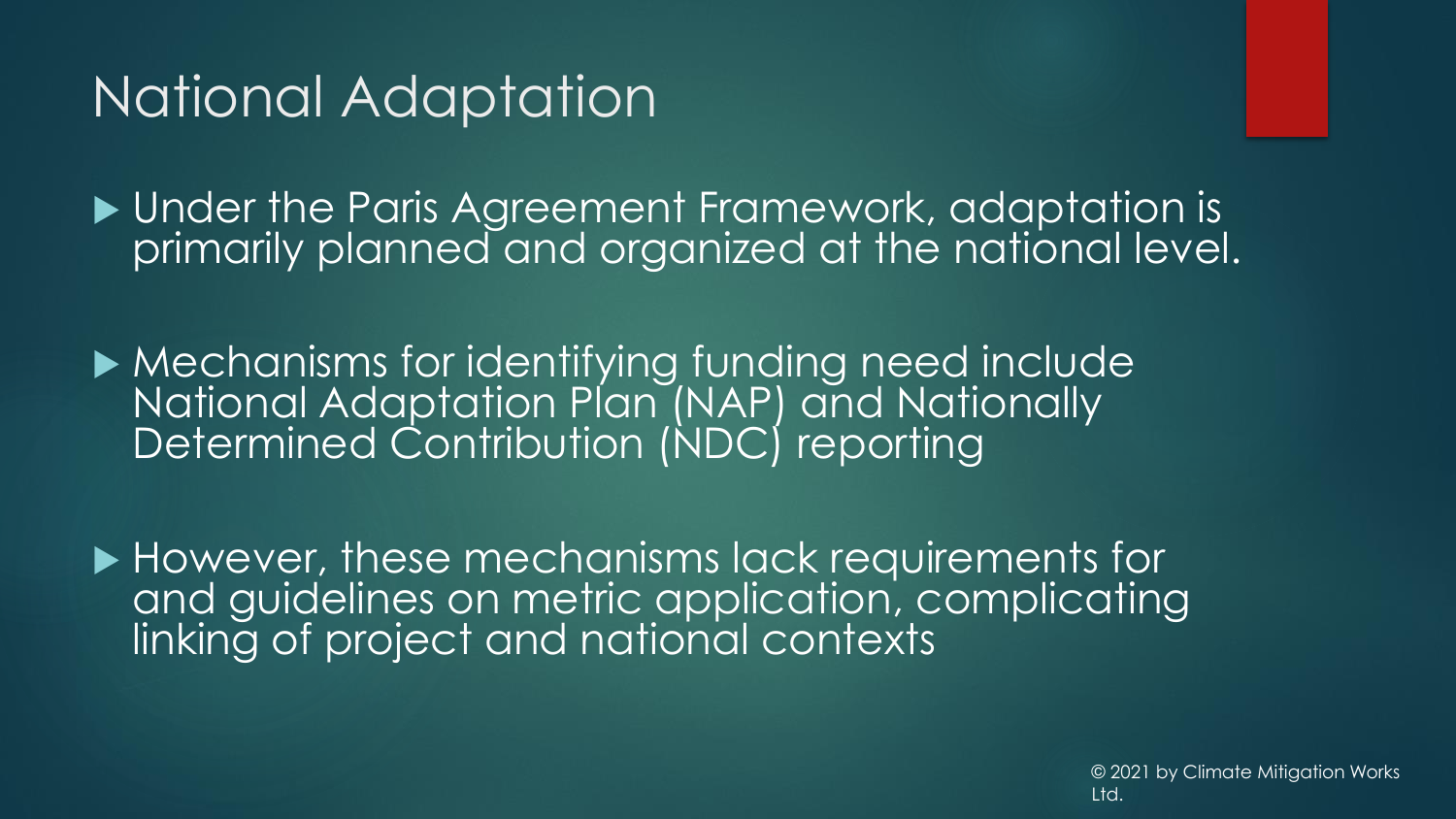## Getting from Project to National Adaptation

- While adaptation is organized at the national scale, it is implemented at the project scale
- Because projects tend to use different metrics in differing manners, measured results don't necessarily translate upward

### *The challenge is going from here to here*

| <b>Project Level</b>                                   | <b>National Level</b>                                                                |
|--------------------------------------------------------|--------------------------------------------------------------------------------------|
| Varied metrics (often informal)                        | Requires metrics to be aggregable                                                    |
| reflecting local factors                               | from the project level upward                                                        |
| Different applications of metrics for<br>MRV (if used) | Metrics should reflect national goals<br>and obligations in a quantitative<br>manner |
| Goals tend to be defined and                           | Essential goal is meeting national                                                   |
| evaluated in an ad hoc manner. No                      | obligations and plan;                                                                |
| incentive to maintain adaptation                       | desired goal is aggregation to trans-                                                |
| outcomes after funding.                                | national level                                                                       |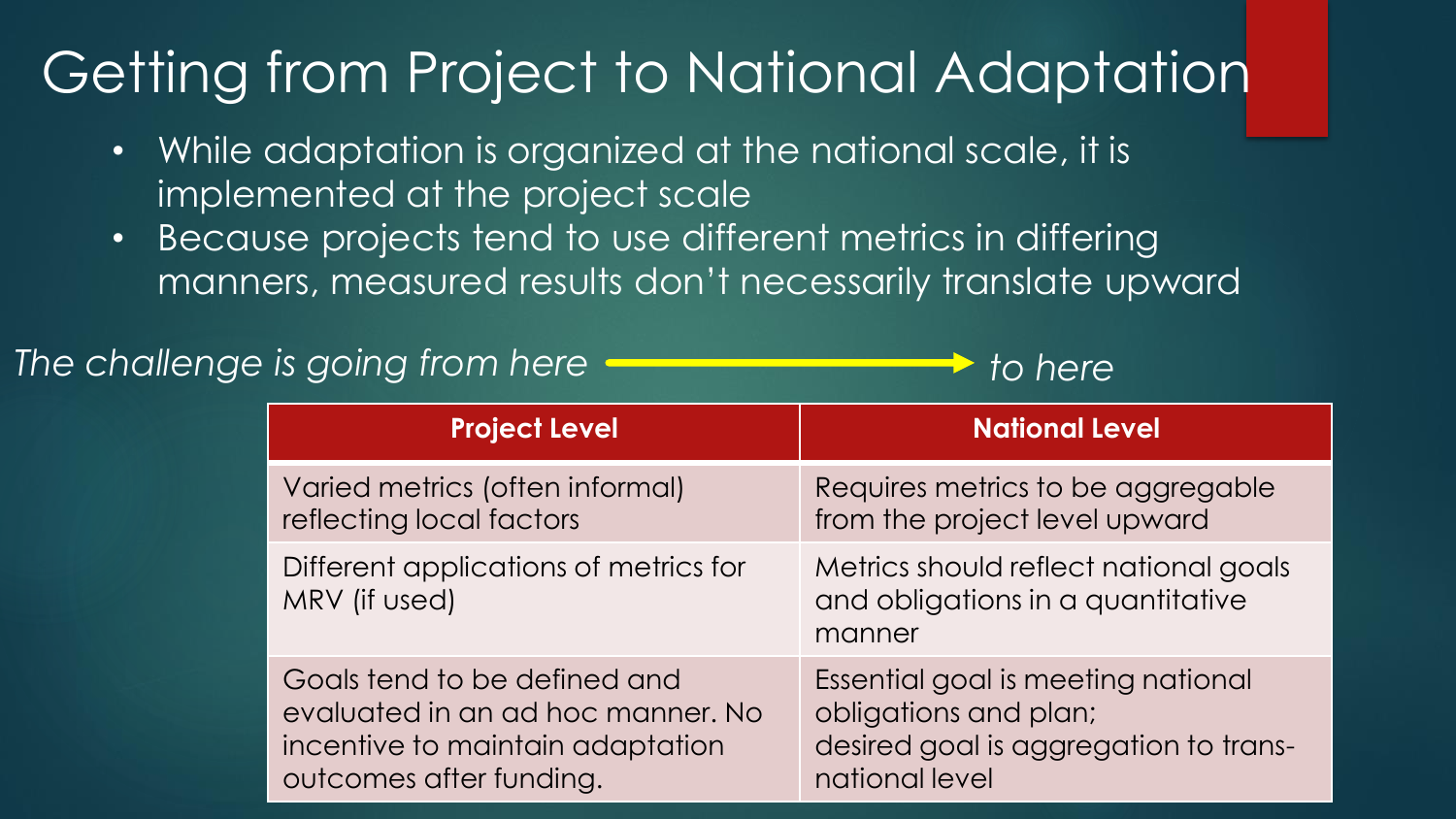## What are Vulnerability Reduction Credits?

- Developed by the Higher Ground Foundation, VRCs are generated by quantified (€50) reduction in climate vulnerability (adaptation)
- Projects and methodologies for validating, producing, and verifying VRC production are governed by the VRC Standard Framework
- VRCs serve two purposes:
	- Generating revenue for projects, and
	- Transmitting adaptation information (i.e., a metric) between disparate systems



**Vulnerability Reduction Credits** (VRCs) Standard Framework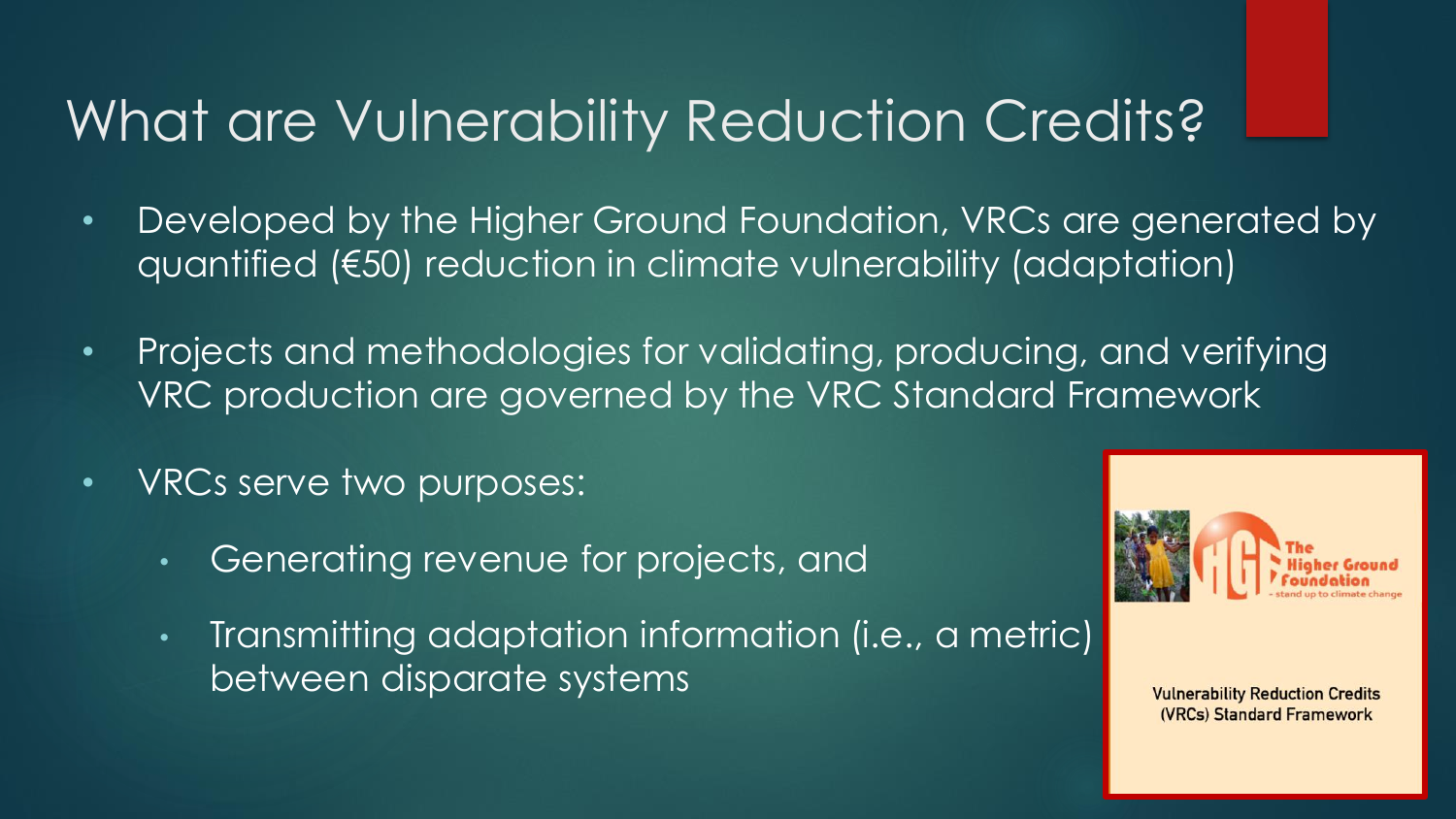## Integration through VRCs



- Can be used to gather multiple project criteria as a single (financial) value
- The use of a common metric enables aggregability: project and sectoral factors can be translated to a national context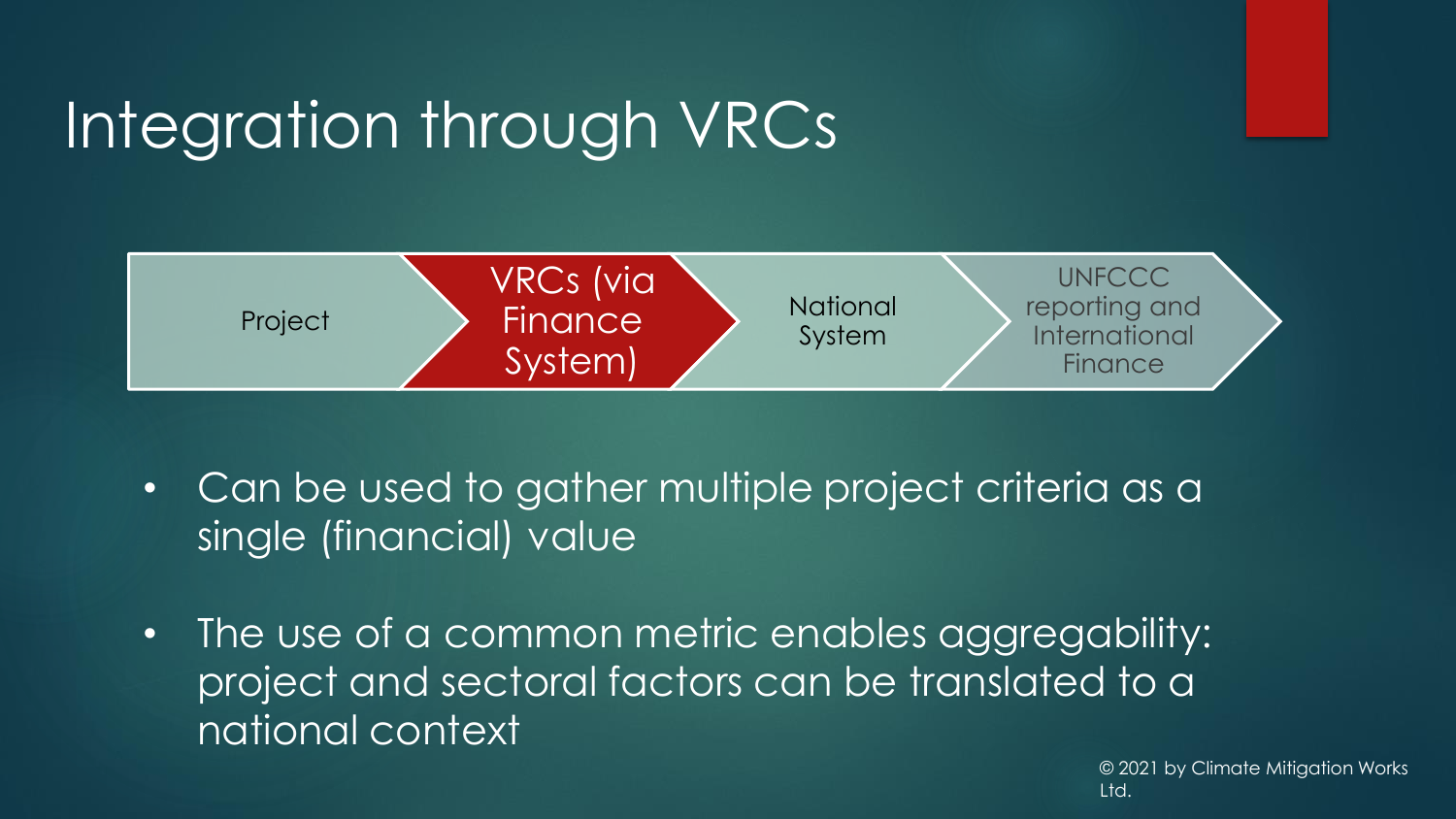VRCs for RCI: An approach to integrating National Systems, Finance, and Projects

### SCOPING STUDY (six months)

**National** Management System Pilot Project To be developed in parallel VRC Adaptation Fund

- Administered by UNDP with GCF funding
- This effort in cooperation with MINEDD will seek to apply a universal approach (VRCs) to link the project, finance, and national contexts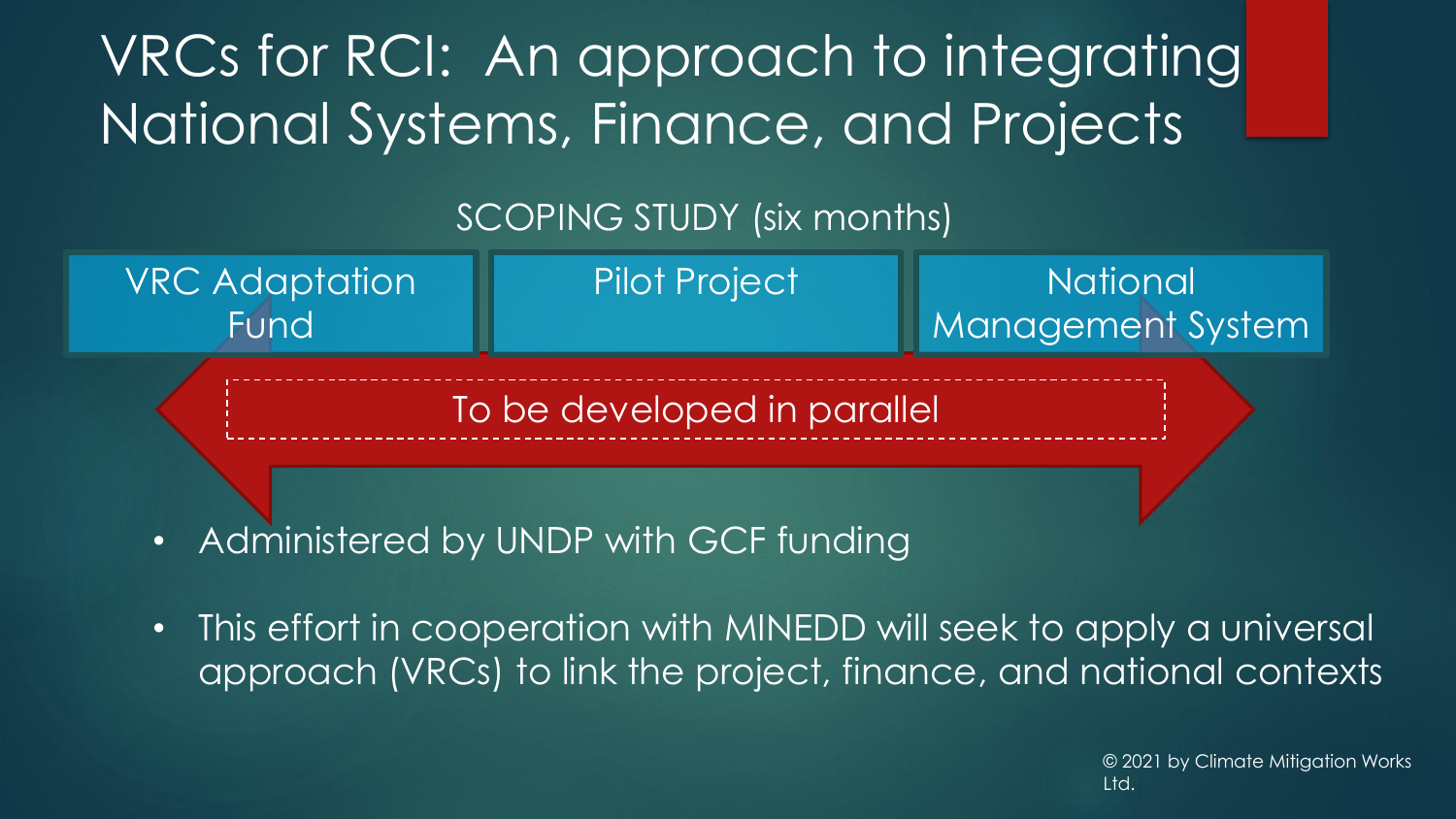# Côte d'Ivoire Climate Challenges

- IPCC predicts significant changes in temperature and variations in rainfall patterns by mid-century
- These changes will affect:
	- Agriculture (commercial and subsistence)
	- Human health
	- Water quality
	- Infrastructure and land use



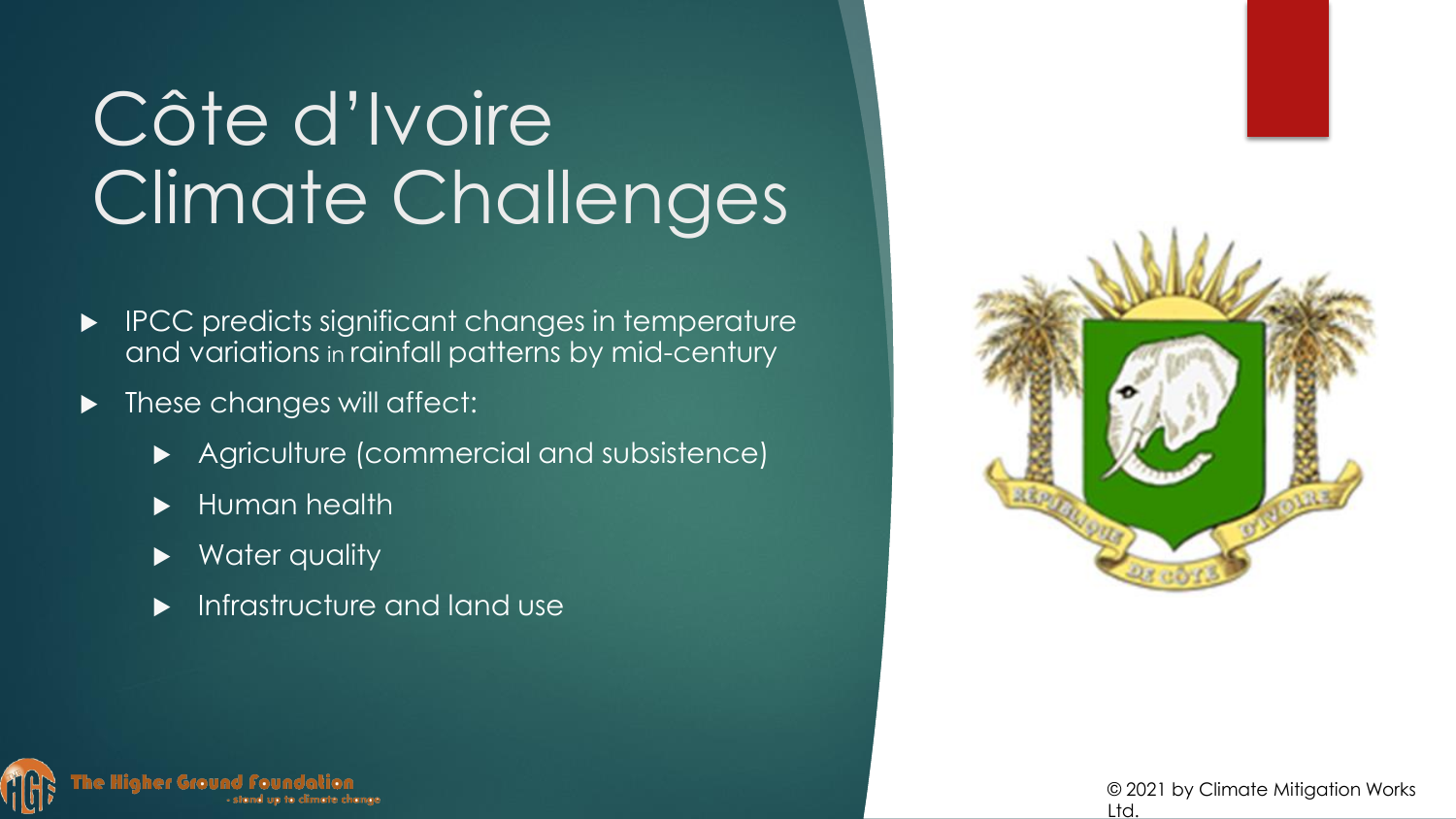### Pilot Project

#### Purpose:

A proof-of-concept for developing methodologies and tools that translate specific adaptation activities into verified reductions in vulnerability to a local context that can be denominated in terms of VRCs

### Outcomes:

- Identifying appropriate sector(s)
- Effectively linking robust data to vulnerabilities by quantifying impacts and avoided impact costs
- Developing a corresponding MRV regime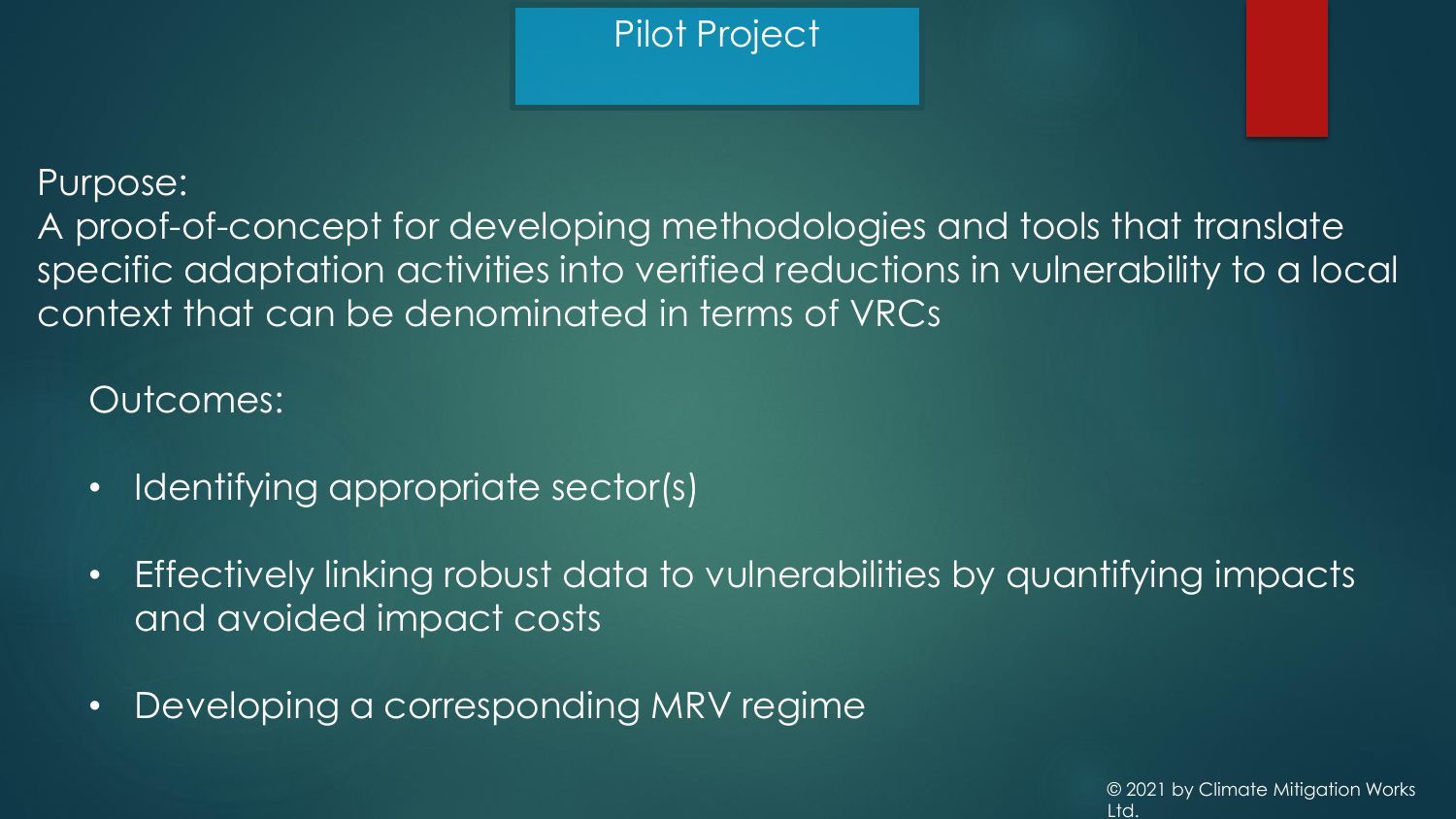VRC Adaptation Fund

Purpose:

To create a platform for stimulating investment in adaptation through the funding of activities that reduce climate vulnerability in a quantifiable manner using validated methodologies.

Outcomes:

- Identifying and securing funders and other stakeholders
- Framing outreach to obtain buy-in for funding inception
- Ensuring liquidity of operating fund
- Ensuring transparency and good governance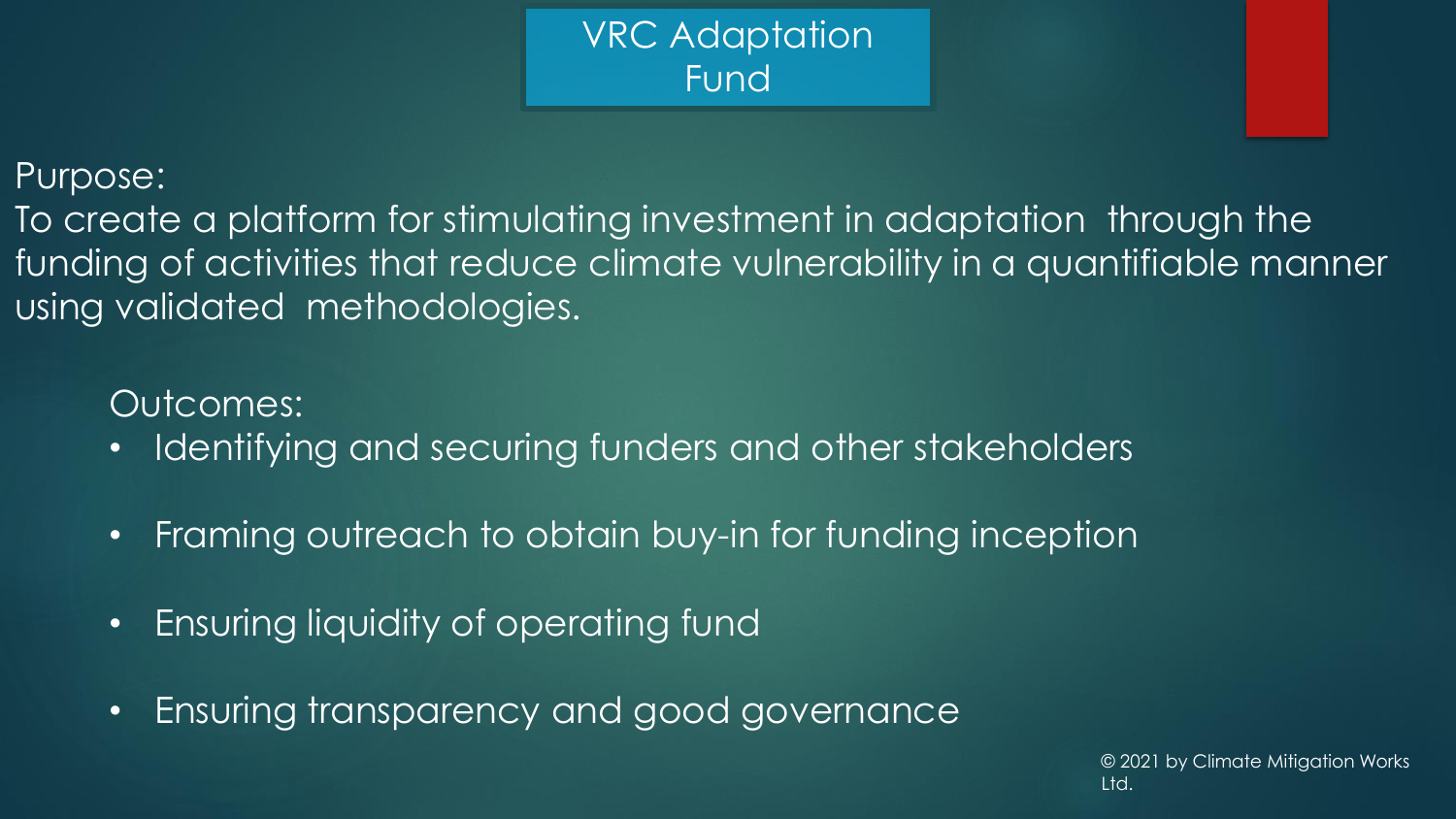### **National** Management System

#### Purpose:

To harmonize and aggregate project outputs, as measured by projectappropriate metrics, with national goals as determined by nationally appropriate metrics.

Outcomes and Challenges:

- Developing a system that is consistent with adaptation goals under national frameworks while "adding value" in terms of an aggregable metric suitable for encouraging sustained adaptation funding
- Even more importantly, creating a template that can be extended transnationally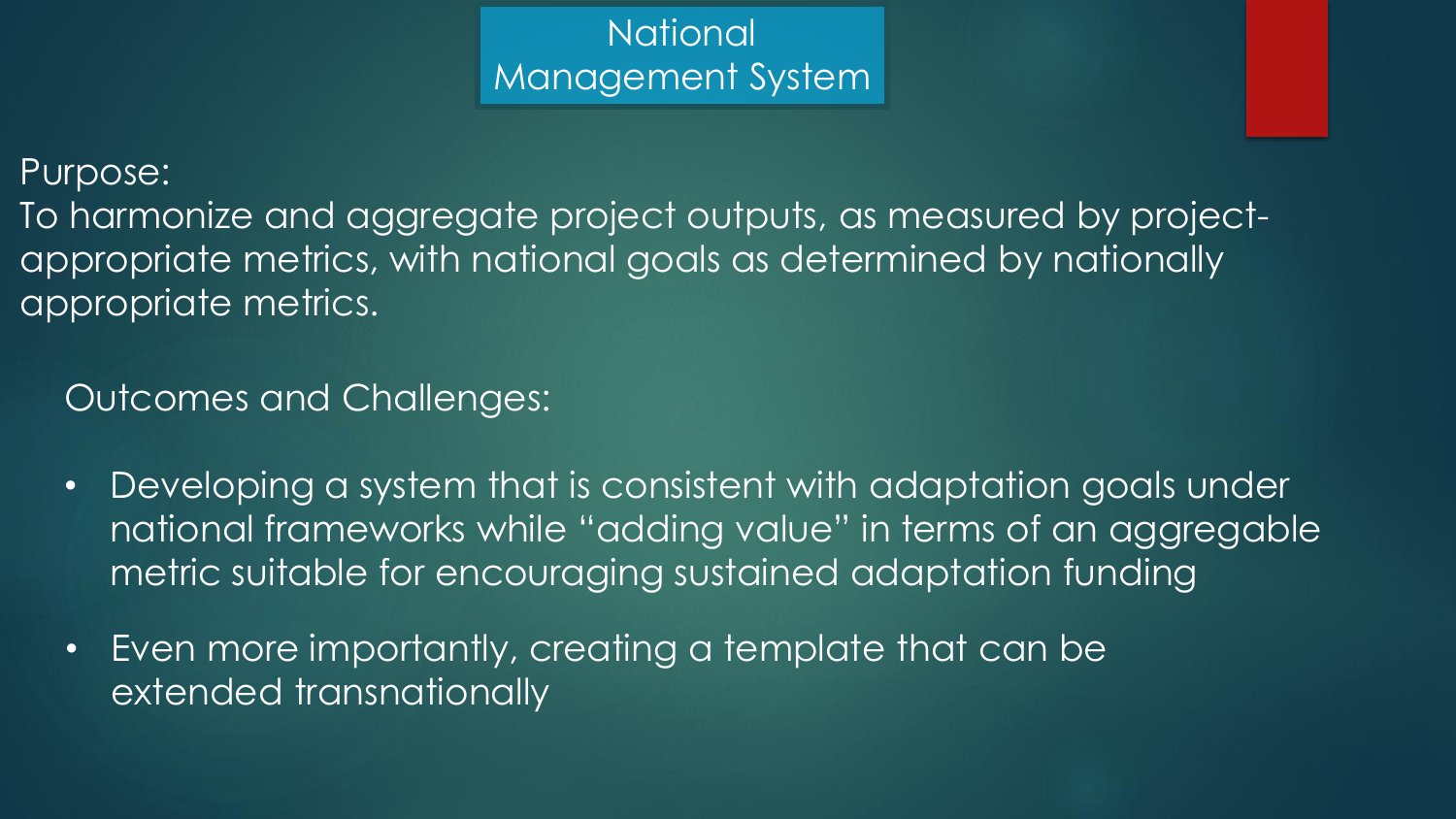## GOING FORWARD

- This project is a feasibility assessment of implementing this approach
- Based on results, we will seek to take each prong of the framework forward to full implementation:
	- Projects: Begin the design and funding of new projects based on our methodologies
	- Adaptation Funding: Implement full system for funding VRCgenerating projects
	- National System: Set up RCI's National System for managing and reporting adaptation activity and requirements
- Most importantly, we seek to develop a scalable approach that can be extended beyond the borders of RCI